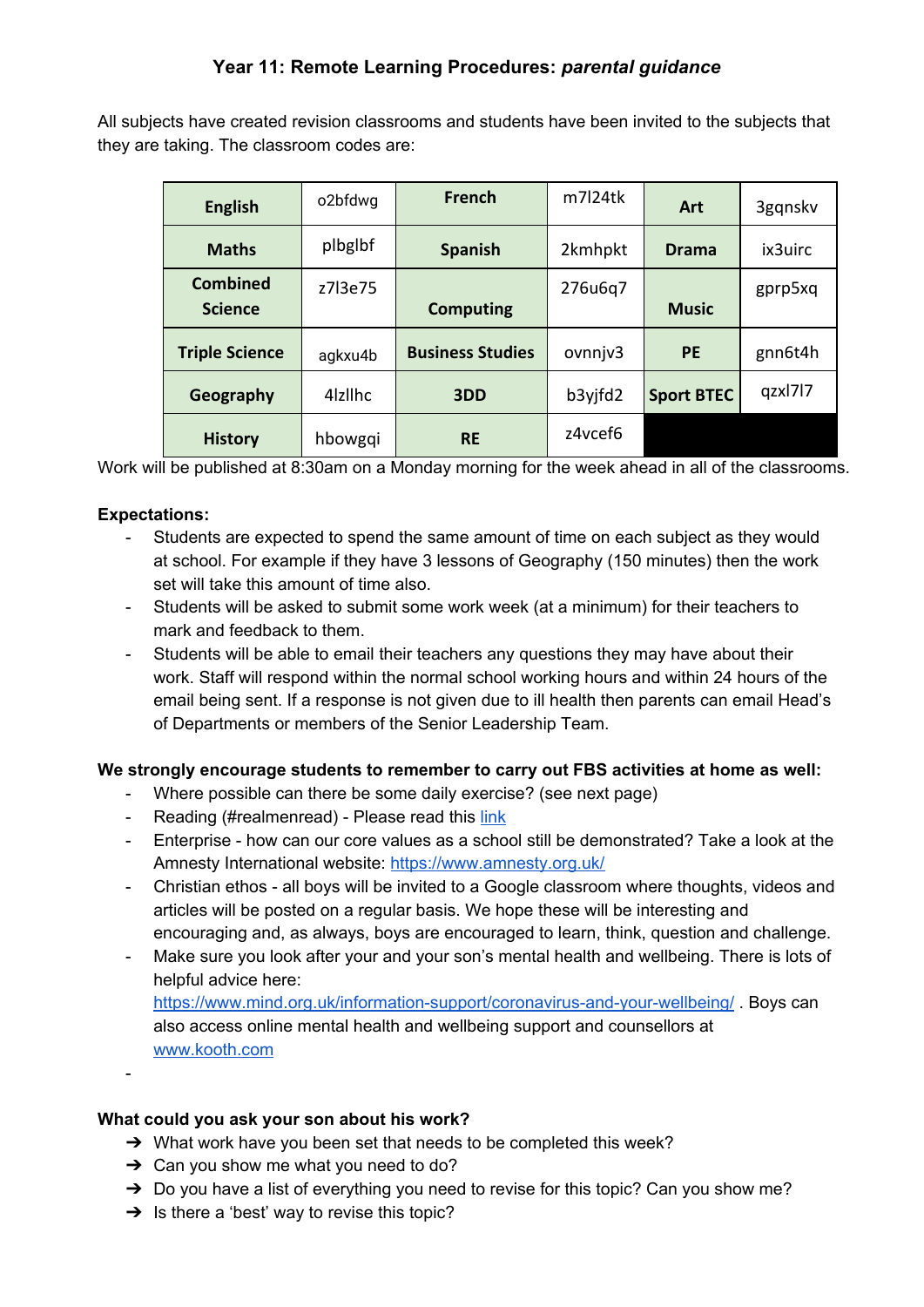## **Year 11: Remote Learning Procedures:** *parental guidance*

- → How will you memorise these things for your next exam?
- → Are there some questions I can ask you to help test your knowledge?
- → What do these questions look like in the GCSE?
- → Are there practice exam questions you can complete for this topic? How much time should you spend on them? Shall I time you?
- → Is there a revision guide to support this revision? Do you have it?